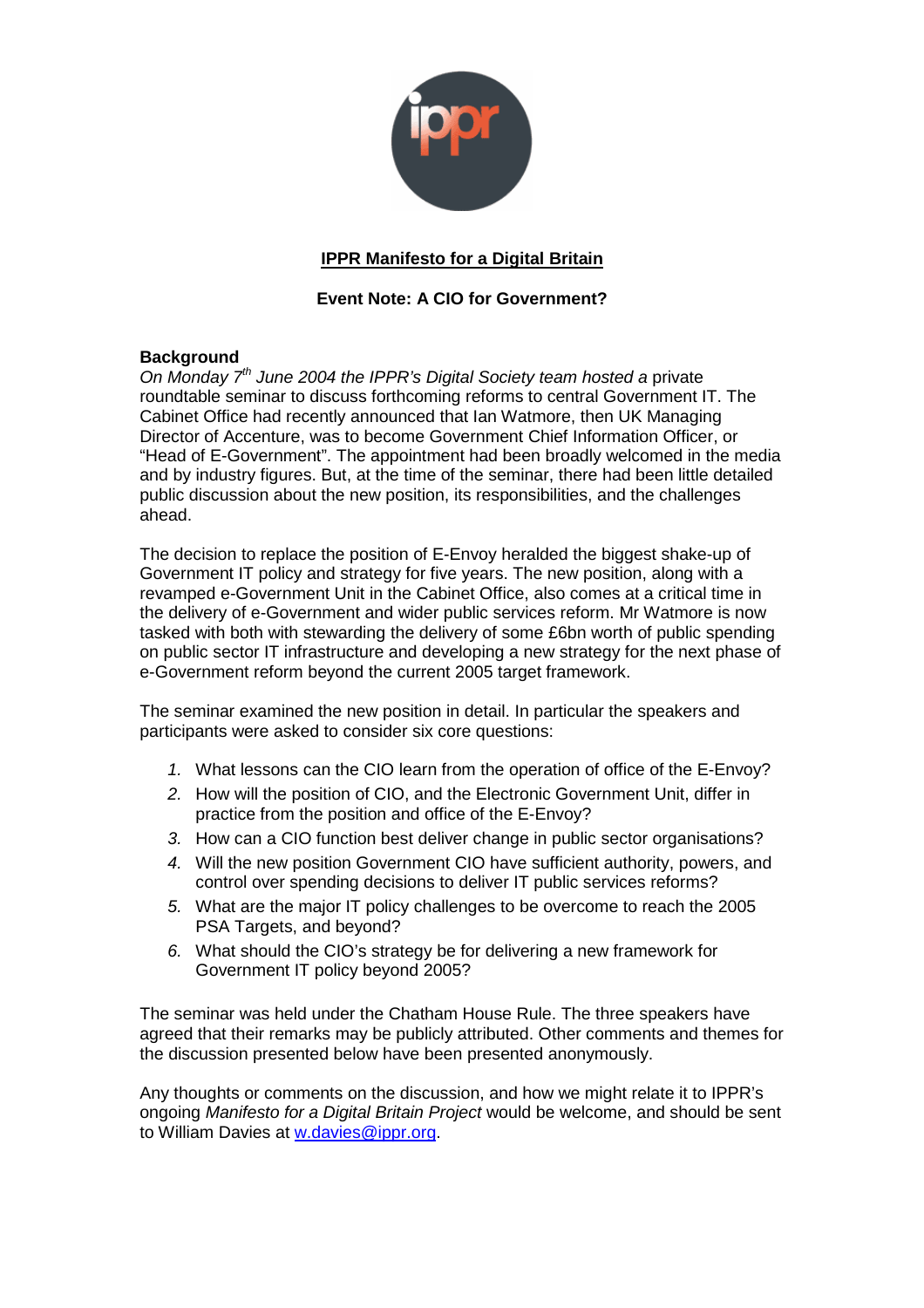

## **Speaker Contributions**

#### **Jim Norton Independent Director and Commentator**

- **The original role of the E-Envoy**. In 1999 I headed a team at the then Performance and Innovation unit in the Cabinet Office which suggested the position of an e-Envoy. We recommended that the Government establish a high level champion for information age issues across Government based in the Cabinet Office with a direct line to the Prime Minister. At that time there was a feeling that Government was not punching its weight as an exemplar of IT use, and suffered from too many isolated programmes and initiatives.
- **What have been the successes of the Office?** In my view the office has been successful in a number of areas. It succeeded in evangelising for IT, both by getting out into the industry and the country to make the case for IT, and in getting Government Departments to take electronic delivery channels serious. It also has succeeded on access: internet access levels and now broadband access have been much improved over the course of the life of the Office.
- **What have been the failures of the Office?** Again in my view, the Office has been unsuccessful in some areas. Firstly it became the wrong size: we recommended a small group of 20-30, but the office gradually grew to over 200 people. This is too large for the job we envisaged. Second it has consistently been lead by a focus on technology rather than people, and this has lead to problems of measuring only availability of technology rather than its use. The office realised too late that at least half of the cost of IT-related change should be invested in people related change, such as HR, training and learning. Third, I would say that the Office realised too late the great discontinuity between Internet use and Government service use. The majority of Internet users remain in social classes A,B,C1, whereas the majority of government services are used by those in social class C2,D and E. Fourth, the office has been slow to drive multiple access channels, concentrating only on the web to the exclusion of Digital Television, mobile phones and others. Finally, I believe that the Office did not recognise early enough the potential role of intermediary (and infomediary) organisations in delivering government services.
- **Location of the new CIO position.** My personal view is that my team, in 1999, made a mistake in locating the Office of the E-Envoy in the Cabinet Office. In hindsight I think we should have followed the Canadian model and located it in the Treasury. By extension I think the Government should look seriously at putting the new CIO position within the Treasury, where it could link more effectively with the Office of Government Commerce and other cross-departmental budget and spending mechanisms.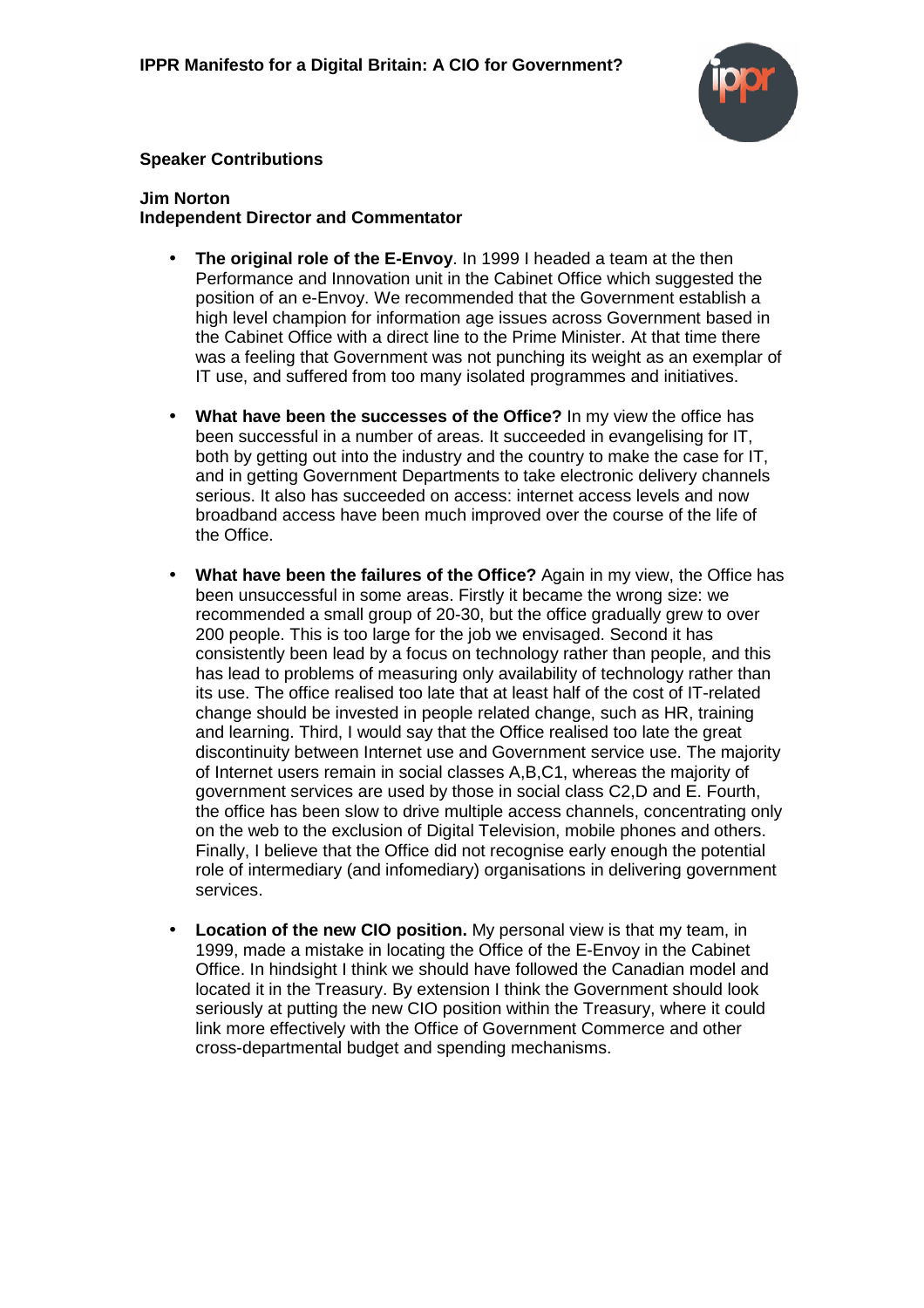

**John Varney Chief Technology Officer, the BBC**

- **The role of change in the public sector.** How to deliver change proved to be one of the toughest questions to answer when I arrived at the BBC. The first problem in the public sector is an absence of motivation for change. The public sector seems full of broad, almost academic desires to reform – what I call "wouldn't it be good if…." conversations, but there is no driver. In the private sector the drive for shareholder value ensures change, and incentivises staff. But this doesn't happen in the public sector. In many ways the pull of the market in the private sector is replaced by a 'push-back' in the public sector, because users value their services (like the NHS or the BBC) so much that they are suspicious of any change at all.
- **How can a CIO deliver change in a public sector organisation?** The first step is to identify who the real stakeholders are. Then you must find out what is "in it for them" to change. Which benefits can you deliver? Are they tangible? This done you must be bold and show leadership: you must convince people that the goals you want to see are achievable and will deliver benefit if reached. It is really important to avoid what I call the "anti-bodies". All public organisations have these elements; those who will block up any process of change and tie you in knots. The protection of existing processes that appear when public sector change is immanent are often quite extraordinary! Finally, managers seeking change in IT must try to gain control over, or at least get influence upon, budgets and spending authority. And all of these points must be completed with two further elements: a realistic timescale for what can be achieved by when, and a really simple vision. The second point is perhaps the most important, as your vision has to be so simple and powerful that people can neither disagree with its intent nor pick holes in its details.
- **Will the new CIO for Government position have sufficient authority?** The short answer looks like no, but I wonder if this will prove to the case. Public Sector CIOs have something going for them that the private sector lost some time ago: stability. In the private sector CIOs have 18 months, at the top end, to deliver a change programme. But in the public sector the ebb and flow and rate of change is much less erratic than the private sector. (The average tenure for a private sector CEO is only 36 months!). However, this doesn't mean we should not look at the powers available to Mr Watmore when he starts. The most important issue will be his ability to join-up the work of other Departmental IT heads. People like [Richard] Granger at the Department of Health and John Varney at the Inland Revenue will be working hard to improve the IT in their own departments. The question is will Watmore have a mandate to check-up on, but no powers to aid, people like this? If that happens I think we are in trouble, but if Mr Watmore has the communication skills and the power to help Departments meet their objectives and join up each others services – which is, after all, what we mean by e-Government – I predict he will succeed.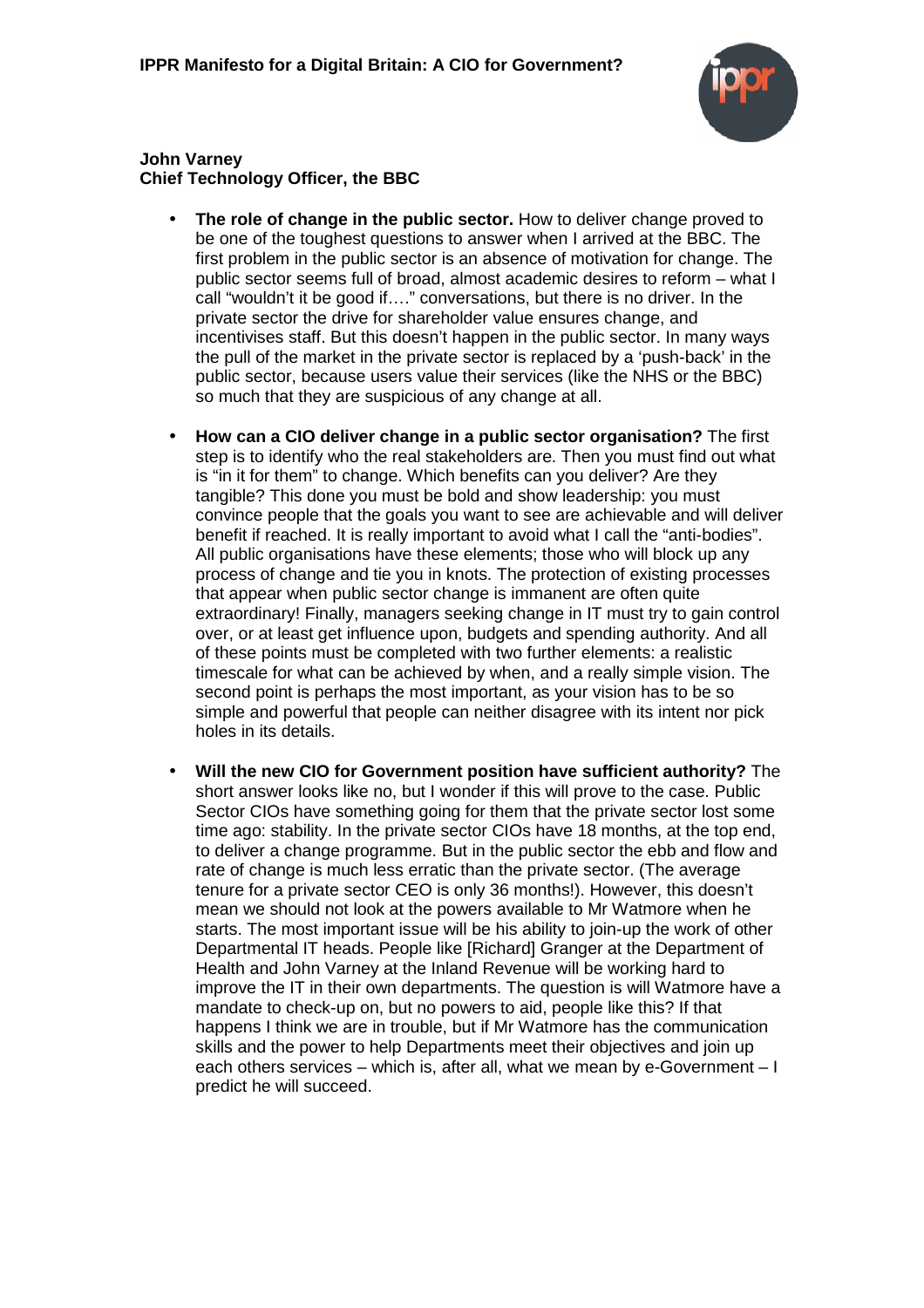

## **Richard Allen MP Liberal Democrat Technology Spokesman**

- **Two equations of Government IT.** The politics of Government IT can be summarised by two simple equations. Equation Number 1 says: "Investment in  $IT +$  efficiency savings  $+$  efficient implementation = better public services without tax rises." Equation Number 2 says "Investment in IT – efficiency savings – efficient implementations = expensive cock-up which will cost Minister's their jobs". Many Ministers pay lip-service to Equation 1, while secretly fearing Equation 2 and therefore not taking needed steps to improve IT. Real political leadership is required to ensure that the logic of Equation 2 does not become the norm for Government.
- **Public Value and Government IT.** The work which IPPR and others have done promoting the concept of public value in IT is important to this discussion. I feel it is now time to look carefully at this framework as a way of qualifying and quantifying the benefit of IT in public services. On the other hand I really feel it is time to dump the quantitative approach to Government targets, and I hope Mr Watmore will do so when he takes over as CIO. But this public value approach can go further. It seems relatively clear to me that some Government Departments – and I would pick ODPM as an example – spend quite a lot of money on IT without delivering much value to the public. Equally some departments and projects – and here I would pick the Cabinet Office's Government Gateway – have the potential to deliver significant public value but to-date have been insufficiently well funded in attempting to do so.
- **The CIO role.** There a couple of things to say about this. Firstly I'm suspicious of the wisdom of empire building within the Cabinet Office. I think the objective should be to ensure that every department has a CIO as effective as Richard Granger, as this would be the most important step to ensuring efficient use of public resources in building IT systems. (Indeed, we might ask whether a Cabinet Office CIO would be needed at all if this happened.). Second, given that objective, I think it is terribly important for Mr Watmore to explain clearly what the purpose of his position will be. At the moment he has a raft of responsibilities but it seems to me he has little formal authority to deliver them. For instance, the Office of Government Commerce clearly has authority over public sector procurement, so why does the new CIO have responsibility for that area? The CIO must be very careful not to duplicate existing responsibility or muddy existing accountability in the delivery of IT investment.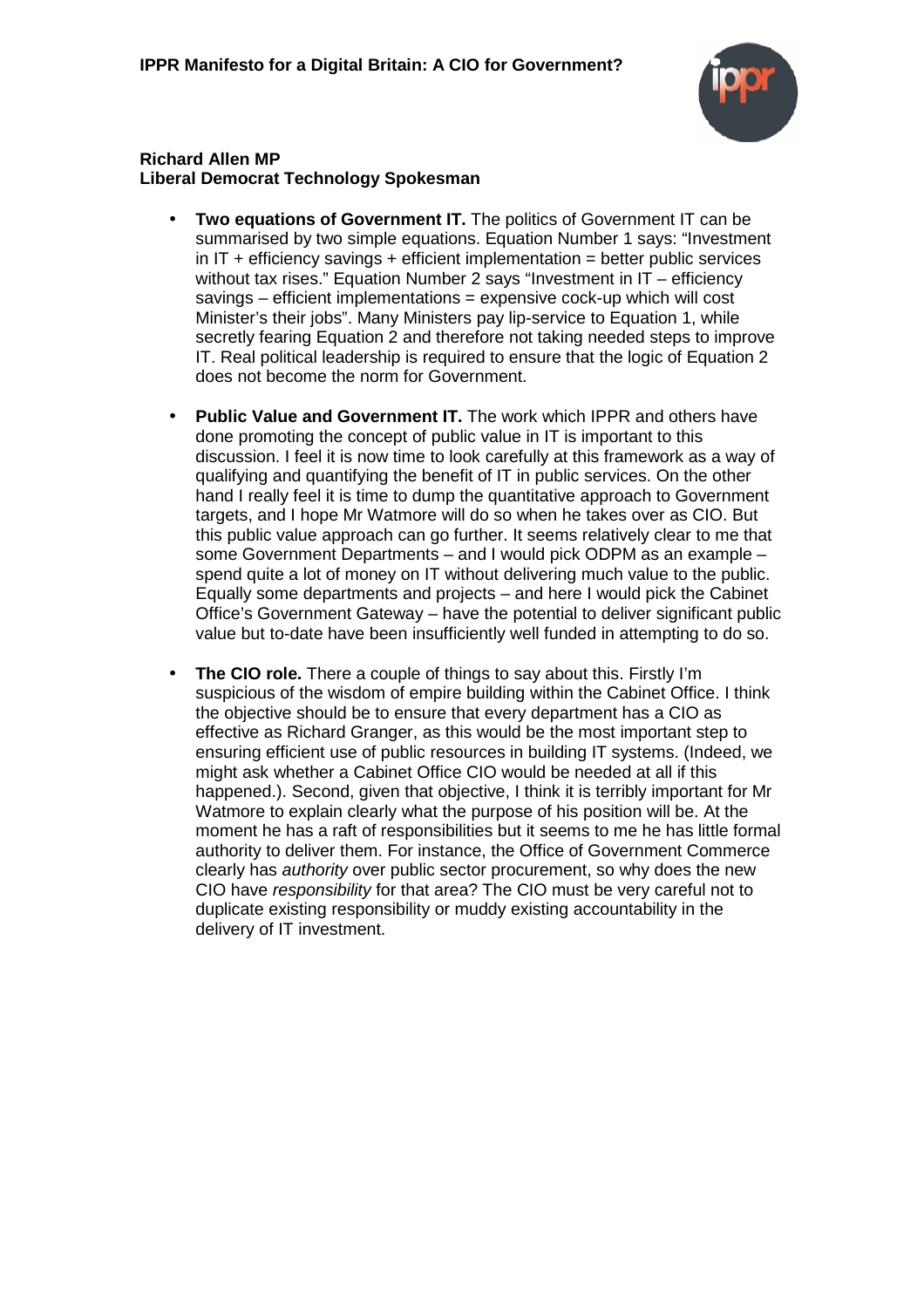

## **Discussion**

The bullet points below give brief overviews of some of the arguments made.

- The recently completed efficiency review process should provide the CIO position with plenty of clout. He will be a central figure, in particular in partnership with the Office of Government Commerce, in ensuring that agenda succeeds. And because that agenda of cost-cutting to provide resources for front line services remains politically vital we can infer that Mr Watmore is likely to have voice and influence with his political masters.
- The CIO will need to have both the trust and patronage of Ministers in both the Cabinet Office and the Treasury, and also be able to talk to Ministers and officials across Departments. To do this he must find a way of driving an agenda, particularly by defining clear objectives which he can ask others to help him achieve through cooperation across Departments.
- However, he will have to be very careful in this task. He will have a tough job trying to get Departments and officials to act in ways which are contrary to their departmental interests. It is in the nature of IT projects which join-up Departments that some will win and some will lose from the process. Those famous "win-win" situations are not always common. So Mr Watmore will be lucky to find many situations in which he can persuade Departments to cooperate for mutual gain, and in situations in which such mutual gain cannot be found he must have powers to cajole and compel departments to act. This is where his job may become deeply problematic. He must have the authority and mandate to do this. In this sense his position is quite different from Richard Grangers at the Department of Health, because Granger already has total authority and a clear mandate to deliver his programme. Mr Watmore's authority to coordinate Departmental activity is much less clear: he will have to earn it.
- The example of the NHS IT programme could be helpful, however. Richard Granger does have the power to make life hell for people in the Department who do not do what he wants. He also holds the budget and a significant budget too. Because of these two things, and the fact that he is delivering something that Nurses and Doctors actually want, Richard Granger has real power. The question is will Mr Watmore be able to build the same combination of budget, accountability and support among his internal client group?
- There is a danger that the office of the CIO will be too technocratic and insufficiently visionary. The responsibilities of the position do not seem to have much room for thinking beyond 2010. If the CIO is not thinking about such things – not least because he is in charge of delivering day-to-day improvements across departments – we must ask who is?
- Much of Mr Watmore's authority will come from his ability to persuade Departments to spend-to-save across Departments. But the problem with such schemes is that the IT tail often ends up wagging the policy dog. To put it another way problems with the technology get in the way of delivering the benefits which Departments were promised. If this happens the instigator of the policy – namely the CIO himself – will lose credibility in the eyes of other Departments and stakeholders.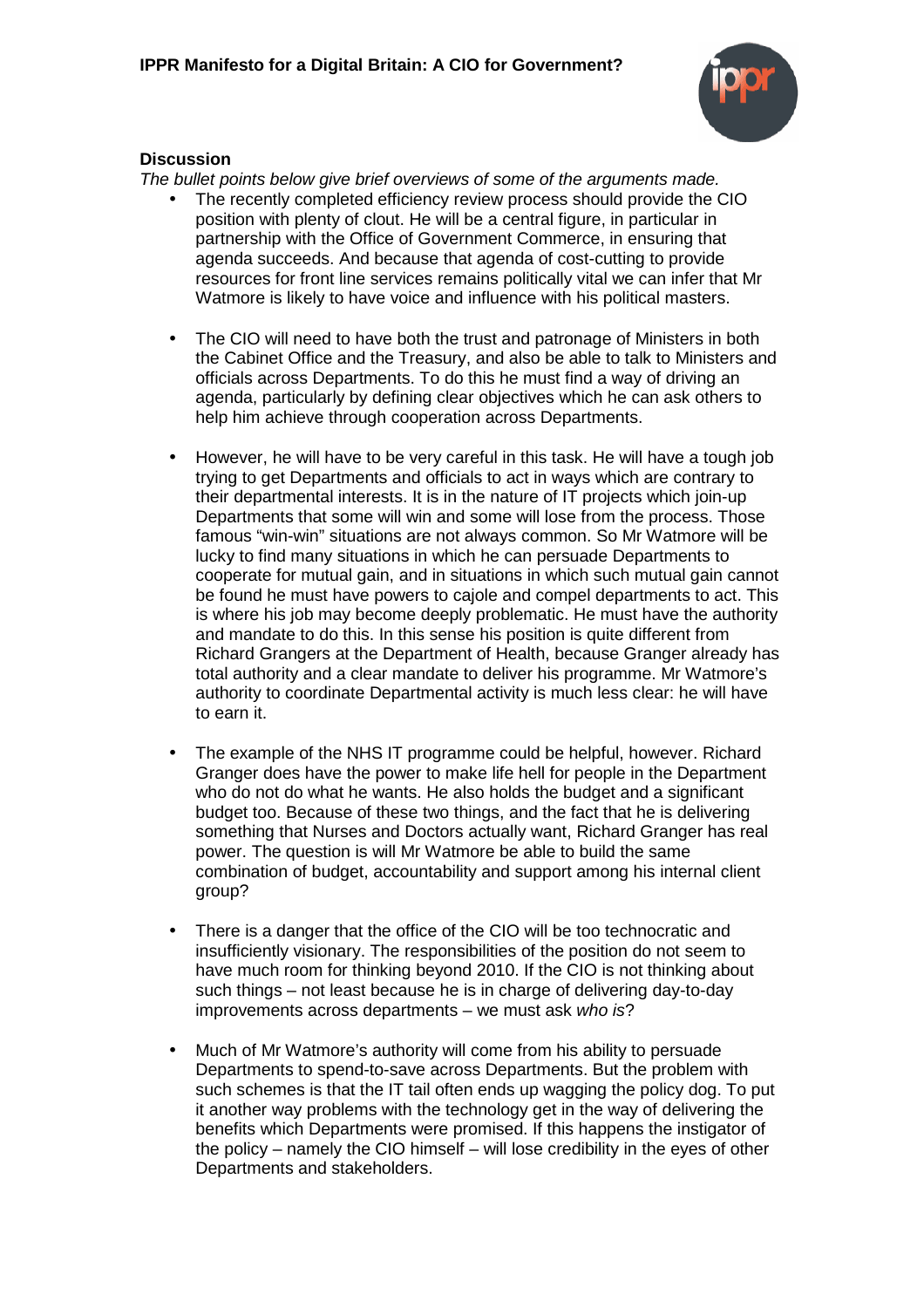

## **Appendix 1: Speaker Biogs**

**Jim Norton** is an independent director, policy adviser and public speaker. On a parttime basis, Jim is the Senior Policy Advisor - e-Business and e-Government, for the UK Institute of Directors (IoD). He is also an external member of the Board of the UK Parliament's Office of Science & Technology (POST). Jim is a Board Member and Trustee of the Foundation for Information Policy Research (FIPR), as well as a member of the 'International Regulatory Forum' and of the 'Forward Looking Programme Steering Panel' for the Irish Commission for Communications Regulation (ComReg). Jim led the Cabinet Office team that produced the PIU report 'ecommerce@its.best.uk' for the UK Prime Minister in September 1999.

**John Varney** is Chief Technology Officer at the BBC. He also leads the BBC Technology Direction, a global operation within the BBC that aims to identify the technology requirements for the Corporation now and in the future.

**Richard Allen MP** was elected as Liberal Democrat MP for Sheffield Hallam in May 1997, and held the seat in 2001 with an increased majority. Richard is the Liberal Democrat Spokesman on Information Technology. He speaks and writes regularly on a broad range of technology related subjects and takes a particular interest in the development of e-democracy and e-government. He is currently a member of the Information Select Committee and the Liaison Committee of the House of Commons.

**James Crabtree –** chair of the event - is a visiting research fellow at the IPPR's Digital Society Project.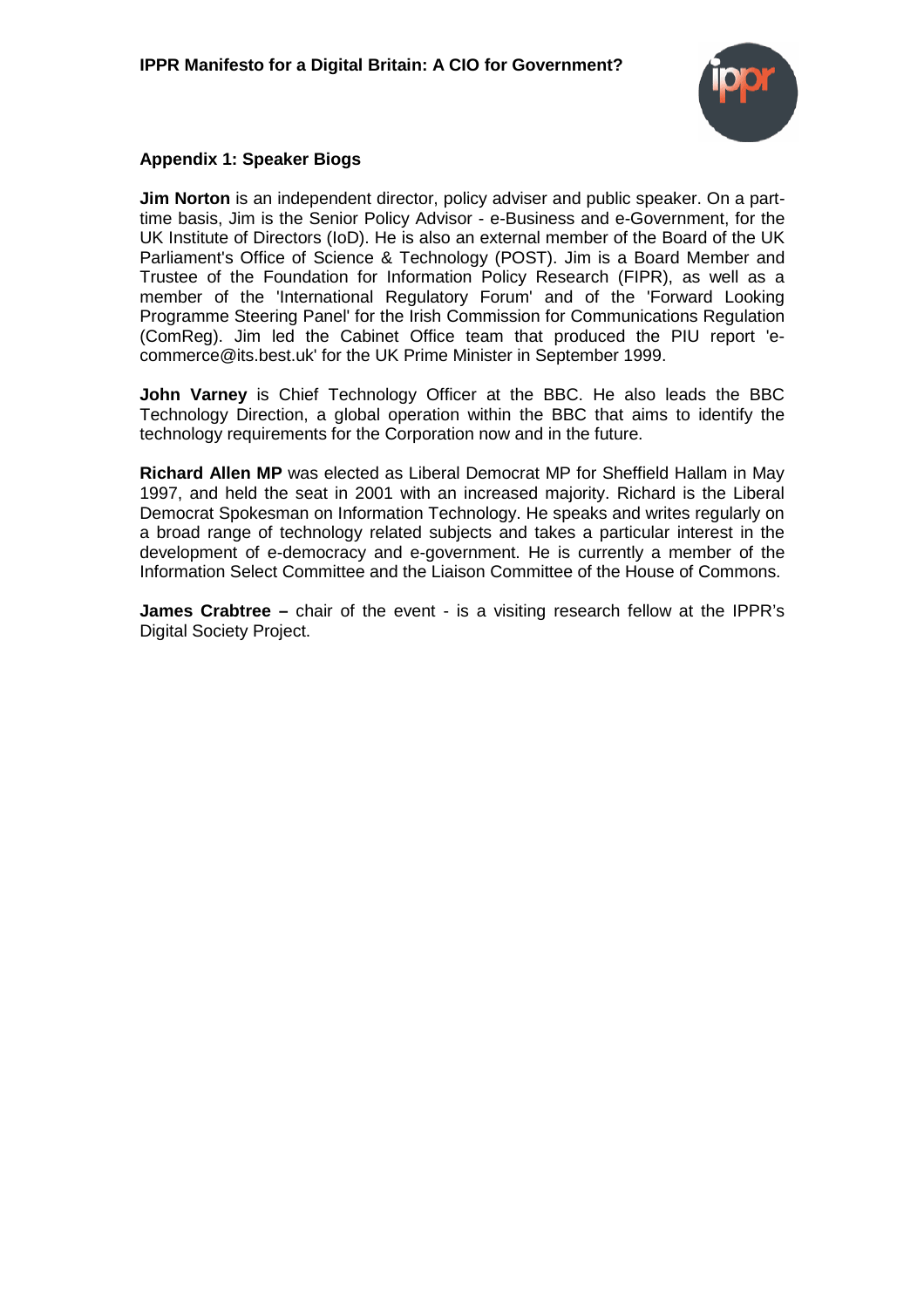

## **Appendix 2: Attendees**

| <b>Name</b>               | Organisation                                    |
|---------------------------|-------------------------------------------------|
| <b>Andrew Beddard</b>     | National Programme for IT, Department of Health |
| Anna Van Zoest            | <b>IPPR</b>                                     |
| <b>Anthony Walker</b>     | Chief Executive, Broadband Stakeholder Group    |
| Bryan White MP            |                                                 |
| <b>Chris Chant</b>        | e-delivery team, Office of the E-Envoy          |
| Chris Yapp                | Head of Public Sector Innovation, Microsoft     |
| <b>Ed Richards</b>        | <b>OFCOM</b>                                    |
| <b>Fred Garnett</b>       | Head of Community Programmes, BECTA             |
| Gail Bradbrook            | Citizens Online                                 |
| <b>Gwndolyn Carpenter</b> | iSociety, The Work Foundation                   |
| <b>Helen Margetts</b>     | School of Public Policy, UCL                    |
| lan Kearns                | <b>Assistant Director, IPPR</b>                 |
| Ingrid Clifford Jones     | Office of the E-Envoy                           |
| <b>James Crabtree</b>     | <b>Visiting Research Fellow, IPPR</b>           |
| Jamie Bend                | Researcher, IPPR                                |
| Jeremy Ward               | Symantec                                        |
| Jim Norton                | <b>Institute of Directors</b>                   |
| John Carr                 | Internet Consultant to NCH Action For Children  |
| John Handby               | <b>CEO, CIO Connected</b>                       |
| John McTernan             | Policy Directorate, Number 10 Downing Street    |
| John Varney               | Chief Technology Office, BBC                    |
| Julia Glidden             | Director, Accenture e-Democracy Services        |
| <b>Kate Oakley</b>        | Digital Manifesto Advisor, IPPR                 |
| Lisa Astall               | Partner, Accenture                              |
| Mary Pitteway             | Head of Government Affairs, STERIA              |
| Matt Locke                | Director, BBC Imagineering                      |
| Mike Bracken              | Office of the Deputy Prime Minister             |
| Mike Buhagiar             | <b>BT</b> Retail                                |
| <b>Nick Jones</b>         | Office of the E-Envoy                           |
| <b>Nick Penston</b>       | <b>CISCO Systems</b>                            |
| <b>Noah Curthoys</b>      | <b>HM Treasury</b>                              |
| <b>Paul Alter</b>         | <b>British Telecom</b>                          |
| Paul Clayton              | <b>PA Consulting Group</b>                      |
| Paul Jackson              | <b>CIPFA</b>                                    |
| <b>Paul Waller</b>        | Office of the E-Envoy                           |
| Phillip Virgo             | <b>EURIM</b>                                    |
| Prof. Clive Holtham       | <b>City University</b>                          |
| <b>Richard Allen MP</b>   | Liberal Democrat Technology Spokesman           |
| <b>Robert Devlen</b>      | <b>Efficiency Review Team, Cabinet Office</b>   |
| <b>Steven Chandler</b>    | <b>EDS</b>                                      |
| Veera Johnson-Birt        | <b>PA Consulting Group</b>                      |
| Vicki Nash                | <b>Oxford Internet Institute</b>                |
| Vidhya Alaekson           | Social Market Foundation                        |
| <b>William Davies</b>     | The Work Foundation                             |
|                           |                                                 |